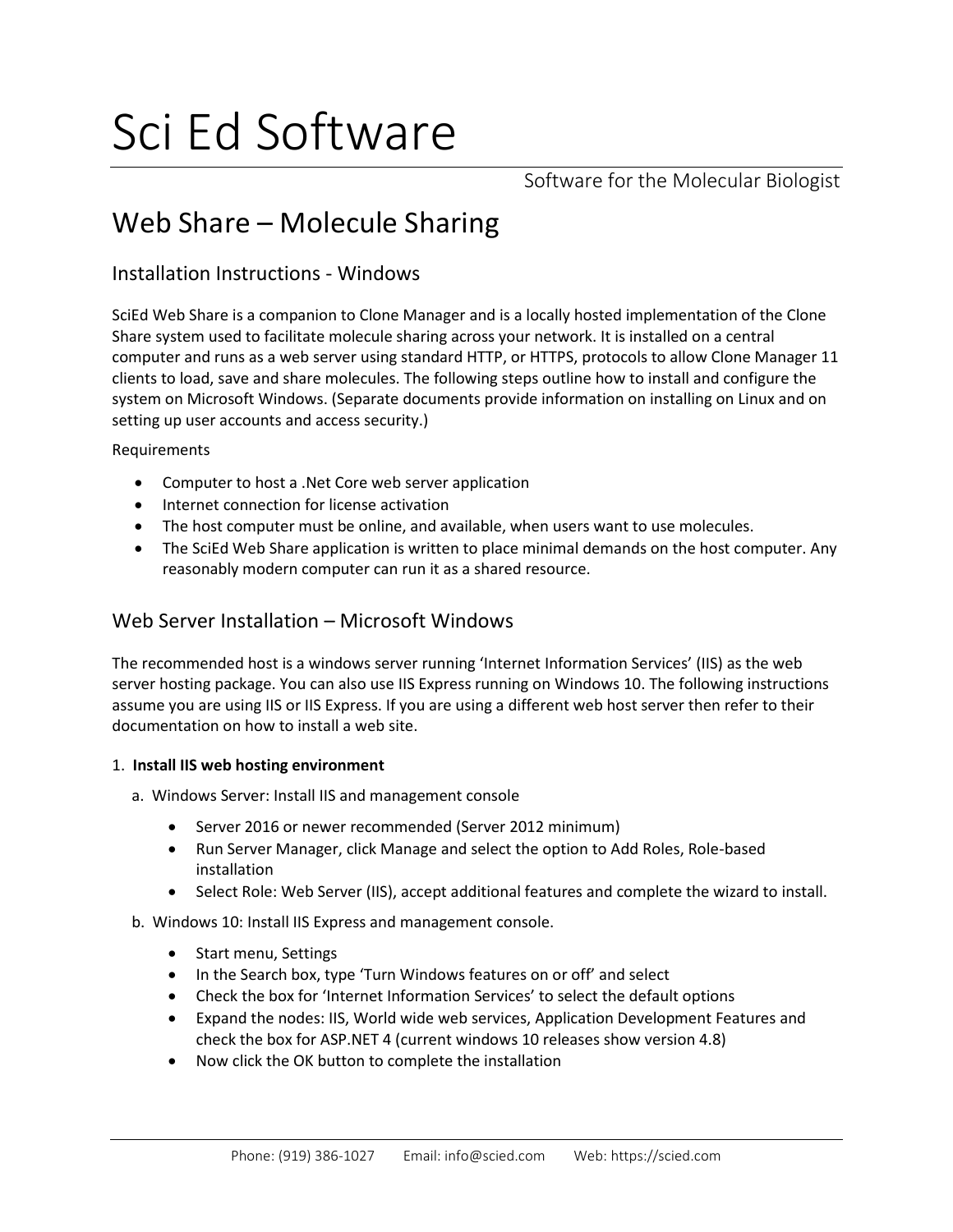#### 2. **Install .Net Core hosting runtime package**

- a. Download from https://dotnet.microsoft.com/download/dotnet-core/3.1
	- Select ASP.Net Core Runtime OS=Windows, Installers=Hosting Bundle to download the installer
	- Server operating systems typically block downloading files, so you may need to download the runtime package on a client computer and then copy it to the server
- b. Run the installer
- c. Restart the IIS web server
	- Run IIS Manager (Start menu search for 'iis' or use Admin Tools)
	- Click the server node
	- Under Actions, click Restart

#### 3. **Prepare where on your server you will be storing SciEd Web Share data.**

- Create a folder (e.g. c:\SciEdWebShareData) where you want to store all your Clone Share data; each named Clone Share will be stored as a sub folder of this master root folder.
- Right click on the folder and select Properties, Security
- Select Edit, Add and type in IIS IUSRS and click OK
- Select user IIS IUSRS and check the box 'Write' under Allow permissions, click OK
- It is recommended that you add this location to your routine server backup so that your data is periodically backed up and can be restored in the event of a server failure.

#### 4. **Install SciEd Web Share**

- a. Create a folder to install the Web Share executable code, e.g. c:\inetpub\SciEdWebShare
- b. Enable access to the Web Share code folder
	- Right click on the folder and select Properties, Security
	- Select Edit, Add and type in "IIS\_IUSRS" and click OK
	- Select user IIS IUSRS and check the box 'Write' under Allow permissions, click OK
- c. Now copy the Web Share installation files into the created folder
	- Download the Web Share installation file from the downloads section of our website
	- Double click to open the compressed file
	- Copy all of the included files and folders to your Web Share code folder.

#### 5. **Create website**

- a. Run IIS Manager (Start menu search for 'iis' or use Admin Tools)
- b. Expand the host server node
- c. Right click Sites and select 'add website'
	- Enter name = 'SciEdWebShare'
	- Set Physical Path = folder where you installed WebShare
	- Set binding to http or https and select an available port (e.g. http and port 800). If your IT support department recommends using https, they will provide a security certificate and instructions for enabling secure communication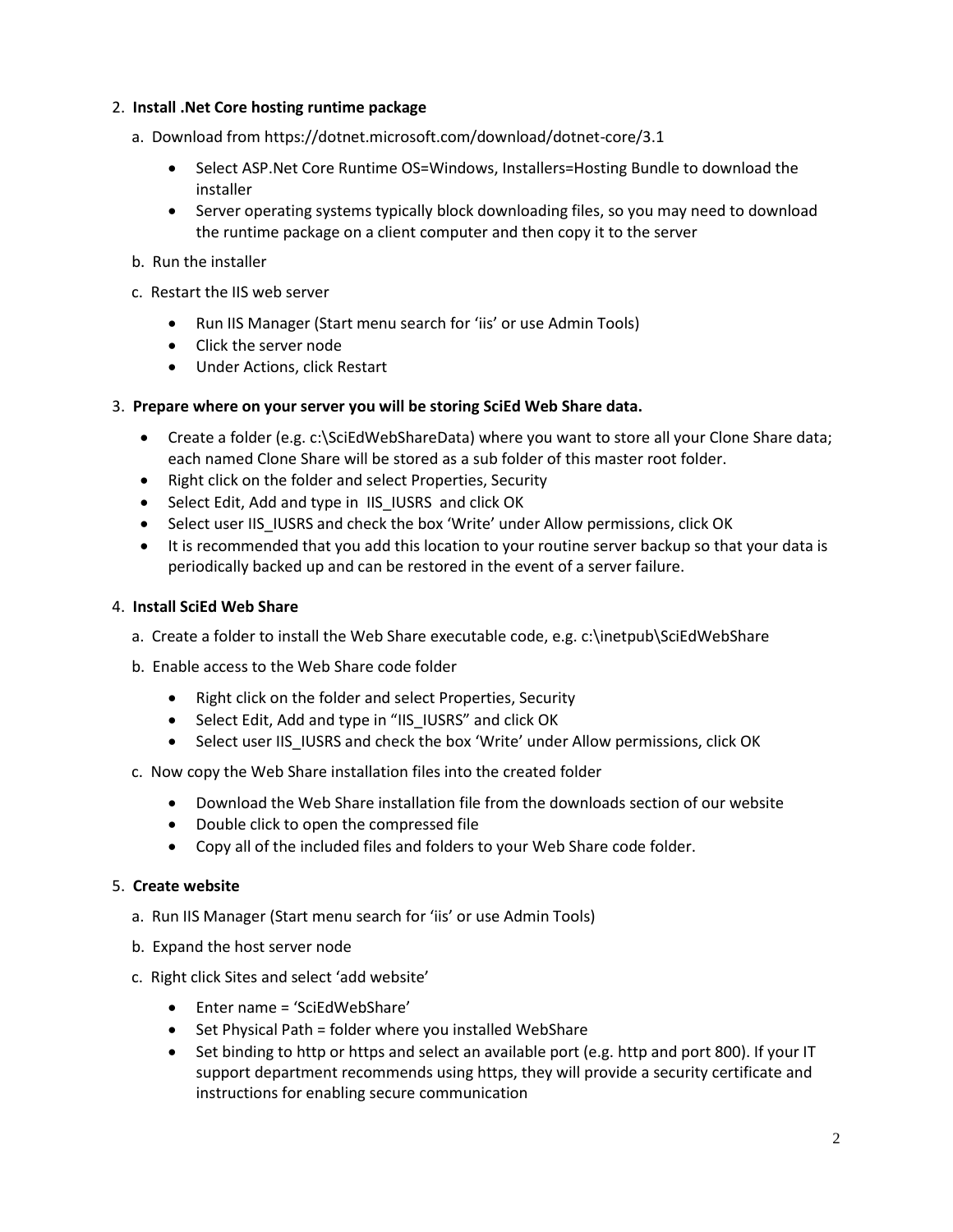You can verify that the website is running by clicking Browse Website under Actions and you should get the Welcome page. We recommend that you wait to enter your license information until you have enabled remote access

#### 6. **Enable remote access**

- a. Run Windows Firewall app.
	- Click Start button and search for 'firewall' (or select from Administrative Tools)
	- Server
		- o Server 2012 and R2, 2016 select Windows Firewall with Advanced Security
		- o Server 2019 select Windows Defender Firewall, then click 'Advanced settings'
	- Windows 10 select Windows Defender Firewall, then click 'Advanced settings'
- b. Select Inbound rules, Actions, click 'New Rule'
- c. Select option 'Port', TCP and enter the port you assigned above (e.g. 800)
- d. Under 'Profile' uncheck any access modes that are not appropriate for security reasons (e.g. uncheck 'public' to limit access to your internal organization)
- e. Enter the name 'SciEdWebShare'

You are now ready to configure the web site.

# Web Server Configure

Now that you have installed the Web Share system as a web server, you need to configure it so that it best represents your needs. You can configure SciEd Web Share using any browser and this can be done remotely.

#### 1. **Configure Web Share site**

- a. Open a web browser to the URL that you assigned to the Web Share site Example: http://<server>:<port> (e.g. http://server1.university.edu:800)
	- Where server = the name of the web hosting server or its IP address
	- Where port = the port that you assigned when you created the Web Share site.
	- If you receive a 500.19 error it means your environment is not configured correctly. Check that you have installed the .Net Core hosting package and that IIS is correctly installed. In particular IIS Express on windows 10 requires ASP.NET 4 to be installed
- b. Enter your license information (if necessary)
	- If you already have a Clone Manager concurrent user license installed on this server, your license will automatically be selected and you do not need to enter any license information.
	- If you do not have a concurrent user license installed, then enter the License ID and password for your Web Share license. These are typically sent to you in an email. If you do not already have assigned license keys, please contact us. At present each Clone Manager 11 registered user email address is eligible for one free license (limited time offer).
	- It is recommended that you also enter a short description of the installation location. This is not required, but is helpful if you subsequently need assistance in locating where you installed the license.
	- Your web server must have internet access to enable license activation.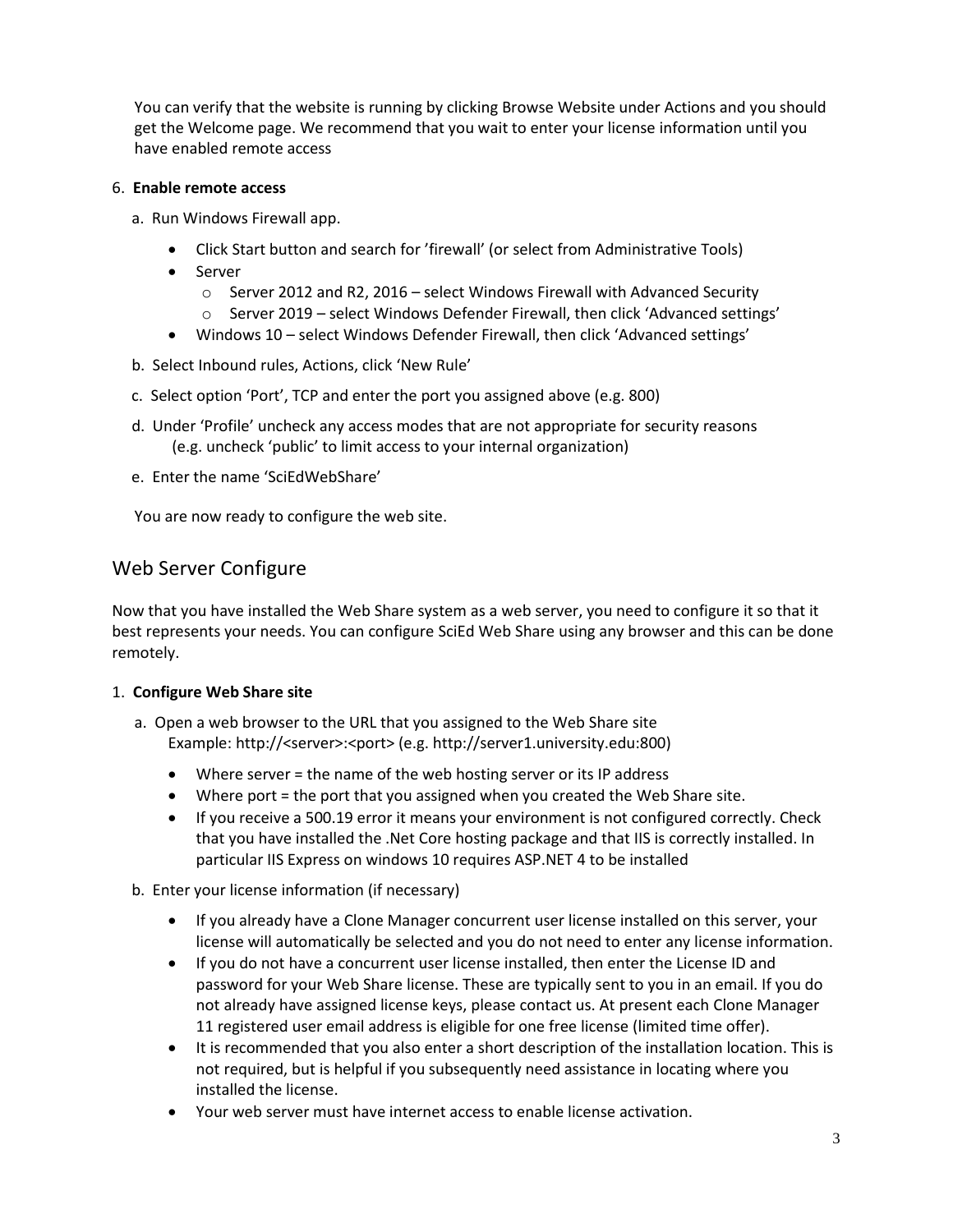- When you get the message 'Activation successful' you can click the Close button to move to the next step.
- c. Enter the location where you want to store your Web Share data this is the folder that you created when you installed the Web Share system (e.g. c:\SciEdWebShareData).
	- If this location is not included in your routine server backup then you should ensure that your data will be backed up so that your data will not be lost in the event of a failure of your web server computer.
	- This location needs to be writable. If you receive an error message, you should enable write access to the folder by the server account that your web hosting service is running under. Please refer to the installation instructions for your operating system.
	- Click Submit to continue.

d. Create a new administrator account to enable you to login and administer the Web Share server.

- Enter the account name and password for the person who will be the primary administrator for the Web Share system.
- This information will be used to enable them to logon to the web site, get current configuration status and make changes.
- After configuration is complete, you can add other users and can optionally give them administrator privileges.
- e. Create a Clone Share Name for your user's molecule files
	- Names should be a short, but meaningful, description of the content of the share.
	- It is a good idea to plan to create several different Clone Share Names so that you can organize your molecules by function or usage. E.g.
		- o Vectors commonly used vectors
		- $\circ$  References important molecules that are in general use
		- $\circ$  Project 1 molecules actively in use for the project
	- Under 'Share Names', click the 'Add' link
	- Enter the name of the Clone Share folder. To allow users to connect they will need the assigned URL for the Clone Share web site and the name of the Clone Share folder.
	- Select the default guest access permission
		- o See separate document (Setting Up User Accounts and Access Security) for guidance on setting permissions based on your access needs and security.
		- $\circ$  For the first folder, we recommend leaving the default 'Write' permission, which allows all users to read and write molecules stored in this folder.
		- o Guest access permission can be changed later if needed.
	- Click Cancel to return to the Status page.
- f. Review the status page and make any adjustments
	- If you would like to limit access to your Clone Share folders, you can select the 'Accounts' link and create specific accounts which you can use to set access permissions to your Clone Share folder(s).
	- If you would like to create more Share Names, click the Add button
	- If you would like to control who has access to a specific Clone Share folder, you can create a User account and then click Access permissions for the name of the folder.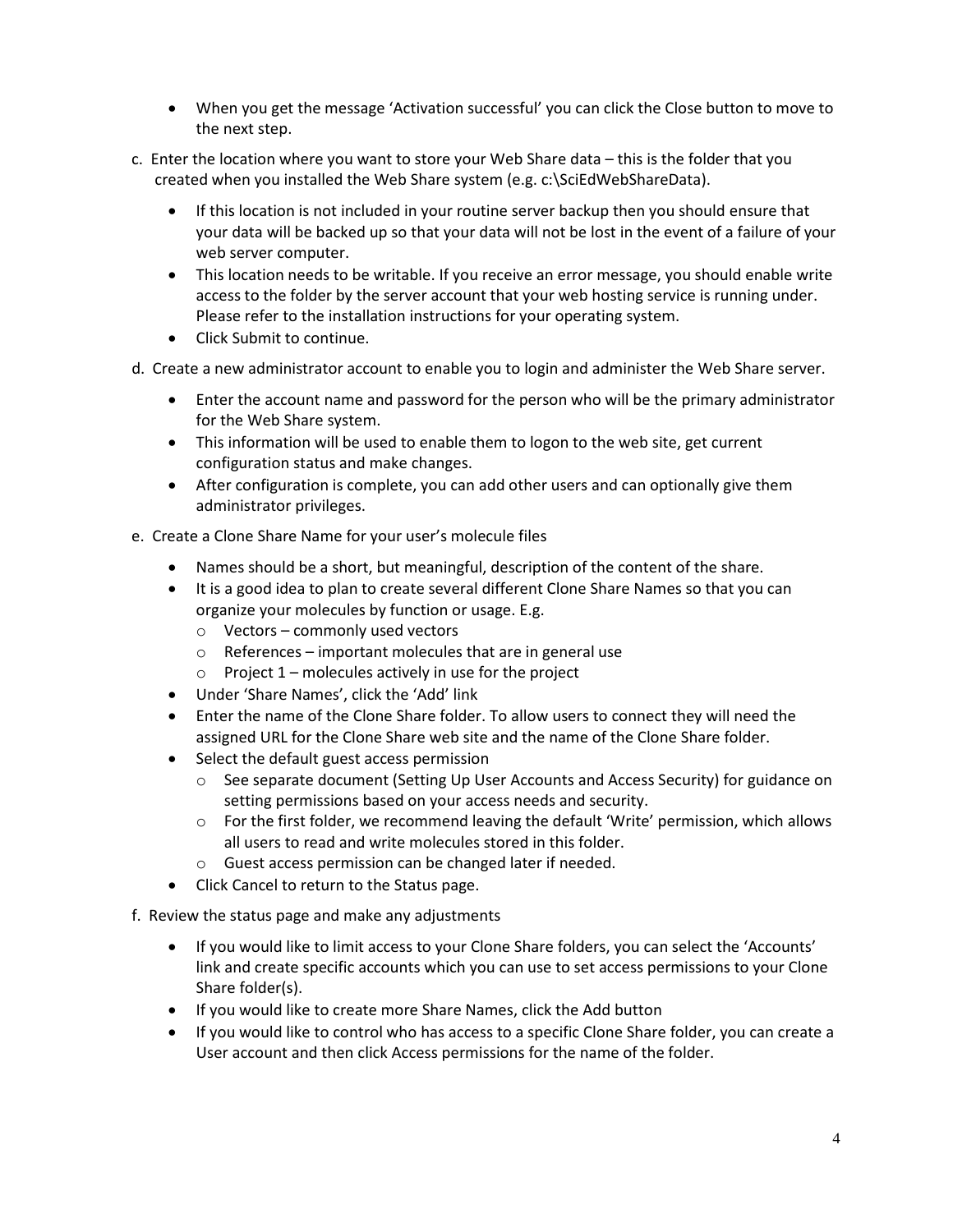#### 2. **Maintain SciEd Web Share site**

- a. Open a web browser to the URL that you assigned to the Web Share site
- b. Enter your log in credentials
- c. On the Status page you will have access to the configuration settings for this Web Share site.
	- Click the appropriate hyperlink to get access to the pages where you can make changes.
	- Each page will contain a description, current settings and a tip on how to make changes.
- d. When you have completed your changes, close the browser window to automatically log out.

#### 3. **Change user password**

- a. If you are using account access permissions, your users can change their own password. (Please refer to document Setting up User Accounts and Access Security for more information.)
	- The user should open a web browser to the URL that you assigned to the Web Share site
	- Click the 'Change' link and enter your user name and current password. Now enter your new password.
	- If the user has defined any Clone Share locations in Clone Manager 11 that use their account information, they will need to update their login password.
		- o Open Clone Manager 11 and select menu File, Clone Share, Open.
		- o Select each Clone Share that uses your account login. (you will likely see a failure icon because your login information is invalid)
		- o Select the toolbar button to edit the Clone Share definition.
		- o Enter your new account password.

#### 4. **Advanced configuration**

- a. Rename a Clone Share: Stop the website using IIS Manager, rename the folder using File Explorer and then restart the website. Note your users will need to re-enter their connection settings to reflect the new share name.
- b. Remove a Clone Share: Stop the website using IIS Manager and move or delete the named folder then restart the website. Note that the data contained in the Clone Share will no longer be available to your users.

# Configure Clone Manager

Once SciEd Web Share is installed and configured, you are ready to configure your Clone Manager client computers so that you can access the Clone Share data.

- 1. **Install Clone Manager version 11 or newer if you have not already done so.** (Administrator privileges required.)
	- a. Download and run CM11Setup.msi from the downloads section of our website

(https://scied.com/dl\_cm11.htm)

- 2. **Run Clone Manager 11 and select menu option File, Clone Share, Open (**Additional information can be found in the document Clone Share User Instructions.)
	- a. A dialog box will appear where you can define your first Clone Share